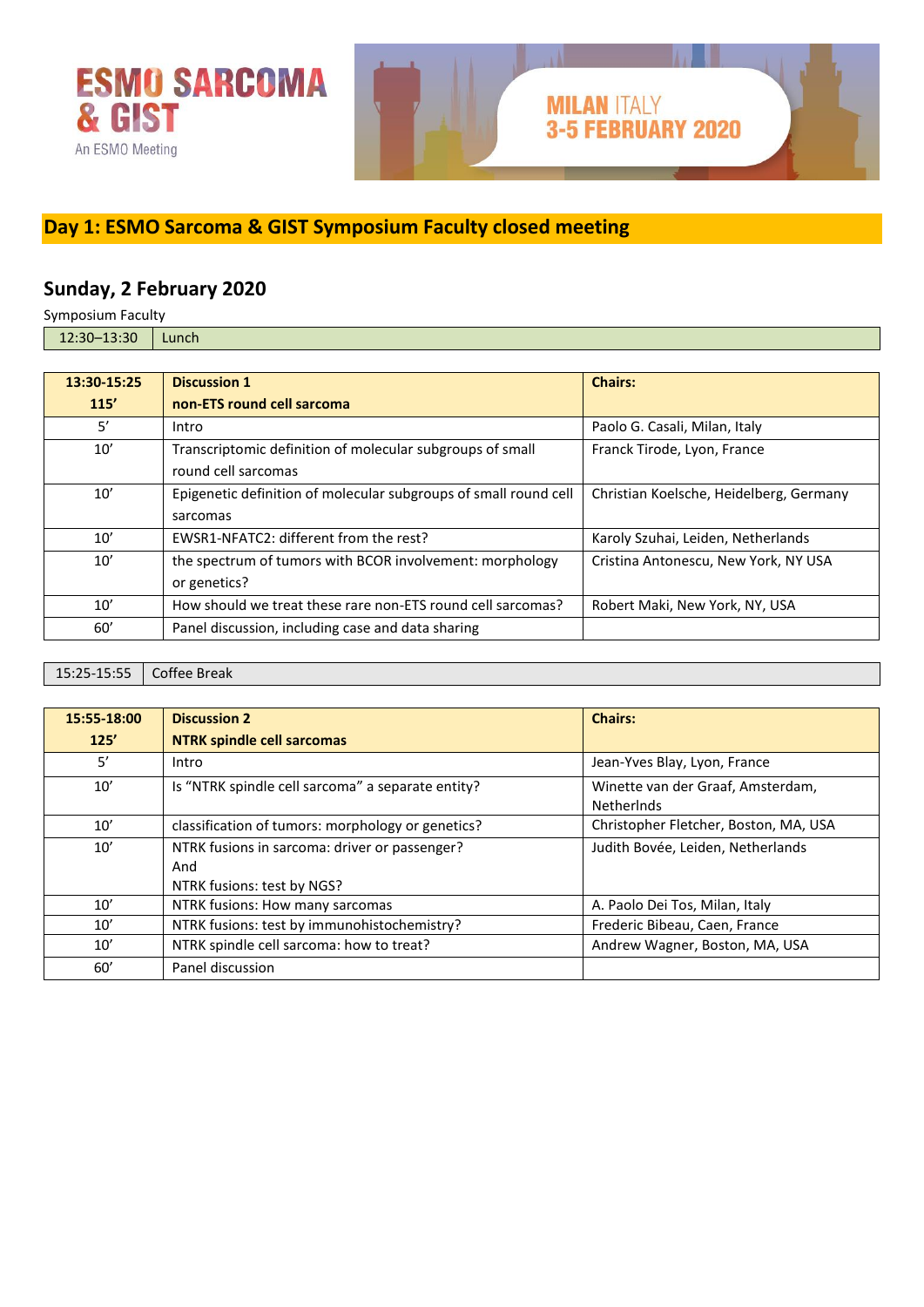# **Soft tissue sarcoma (STS) & Gastrointestinal stromal tumours (GIST): Basic course**

# **Monday, 3 February 2020**

| 08.30-10.00 | Session 1a                      | <b>Chairs:</b>                      |
|-------------|---------------------------------|-------------------------------------|
| 90'         | The localised disease           | J. Bovee, Leiden, Netherlands       |
|             |                                 | S. Sandrucci, Turin, Italy          |
| 25'         | The pathology of STS & GIST     | Marta Sbaraglia, Treviso, Italy     |
| 25'         | The "clinical" genetics of GIST | Eva Wardelmann, Münster, Germany    |
| 25'         | Surgical margins in STS & GIST  | Yvonne Schrage, Leiden, Netherlands |
| 15'         | <b>Discussion</b>               |                                     |

| 10:00-11:00 | Session 1b                             | <b>Chairs:</b>                  |
|-------------|----------------------------------------|---------------------------------|
| 60'         | The localised disease                  | P.G. Casali, Milan, Italy       |
|             |                                        | V. Quagliuolo, Rozzano, Italy   |
| 25'         | Principles of radiation therapy in STS | Aisha Miah, London, UK          |
| 25'         | Adjuvant chemotherapy of STS & GIST    | Cesar Serrano, Barcelona, Spain |
| 10'         | Discussion                             |                                 |

| $\mid$ 11:00-11:30 $\mid$ Coffee break |  |
|----------------------------------------|--|
|----------------------------------------|--|

| 11:30-13:30 | Session 2                             | <b>Chairs:</b>                      |
|-------------|---------------------------------------|-------------------------------------|
| 120'        | The advanced disease                  | I. Judson, London, UK               |
|             |                                       | A. Fedenko, Moscow, Russia          |
| 25'         | Principles of systemic therapy of STS | Robin Jones, London, UK             |
| 25'         | Targeted therapy of metastatic GIST   | Axel Le Cesne, Villejuif, France    |
| 25'         | Immuno therapy of STS & GIST          | Claudia Valverde, Barcelona, Spain  |
| 25'         | Surgery of metastases                 | Chandrajit P. Raut, Boston, MA, USA |
| 20'         | <b>Discussion</b>                     |                                     |
|             |                                       |                                     |

| 13:30-14:15 | Lunch |
|-------------|-------|
|-------------|-------|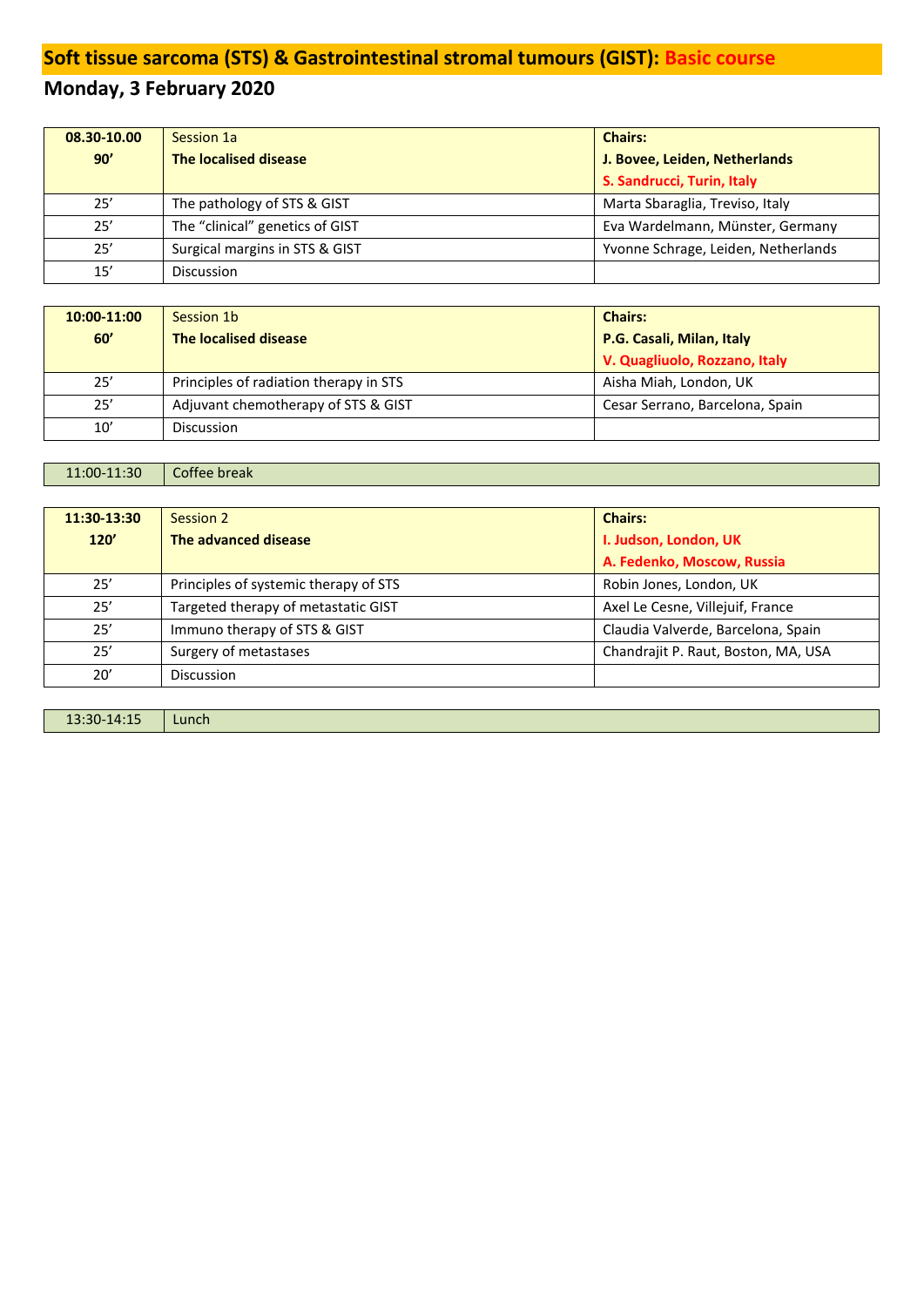# **Soft tissue sarcoma (STS) & Gastrointestinal stromal tumours (GIST): Advanced course**

# **Monday, 3 February 2020**

| 09:00-11:00 | <b>Session 1</b>                                                                      | <b>Chairs:</b>                                                           |  |
|-------------|---------------------------------------------------------------------------------------|--------------------------------------------------------------------------|--|
|             | <b>Localised STS and GIST</b>                                                         |                                                                          |  |
| 120'        | Multidisciplinary tumor board discussion of<br>Localized Soft Tissue Sarcoma and GIST | <b>Presenter: A. Gronchi</b><br>Discussants on Panel table: C. Fletcher, |  |
|             |                                                                                       | Baldini, Haas, Bonvalot, Swallow, Le                                     |  |
|             |                                                                                       | Cesne, W. Tap, Patel                                                     |  |

| $\vert$ 11:00-11:30 $\vert$ Coffee break |  |
|------------------------------------------|--|
|------------------------------------------|--|

| 11:30:13:30 | <b>Session 3</b>                            | <b>Chairs:</b>                          |  |
|-------------|---------------------------------------------|-----------------------------------------|--|
|             | <b>Advanced STS and GIST</b>                |                                         |  |
| 120'        | Multidisciplinary tumor board discussion of | <b>Presenter: A. Gronchi</b>            |  |
|             | Metastatic Soft Tissue Sarcoma and GIST     | Discussants on Panel table: AP Dei Tos, |  |
|             |                                             | De Laney, A Miah, Hohenberger, Raut,    |  |
|             |                                             | Demetri, Blay, Martin Broto             |  |
|             |                                             |                                         |  |

| 13:30-14:15<br>____ | Lunch |
|---------------------|-------|
|---------------------|-------|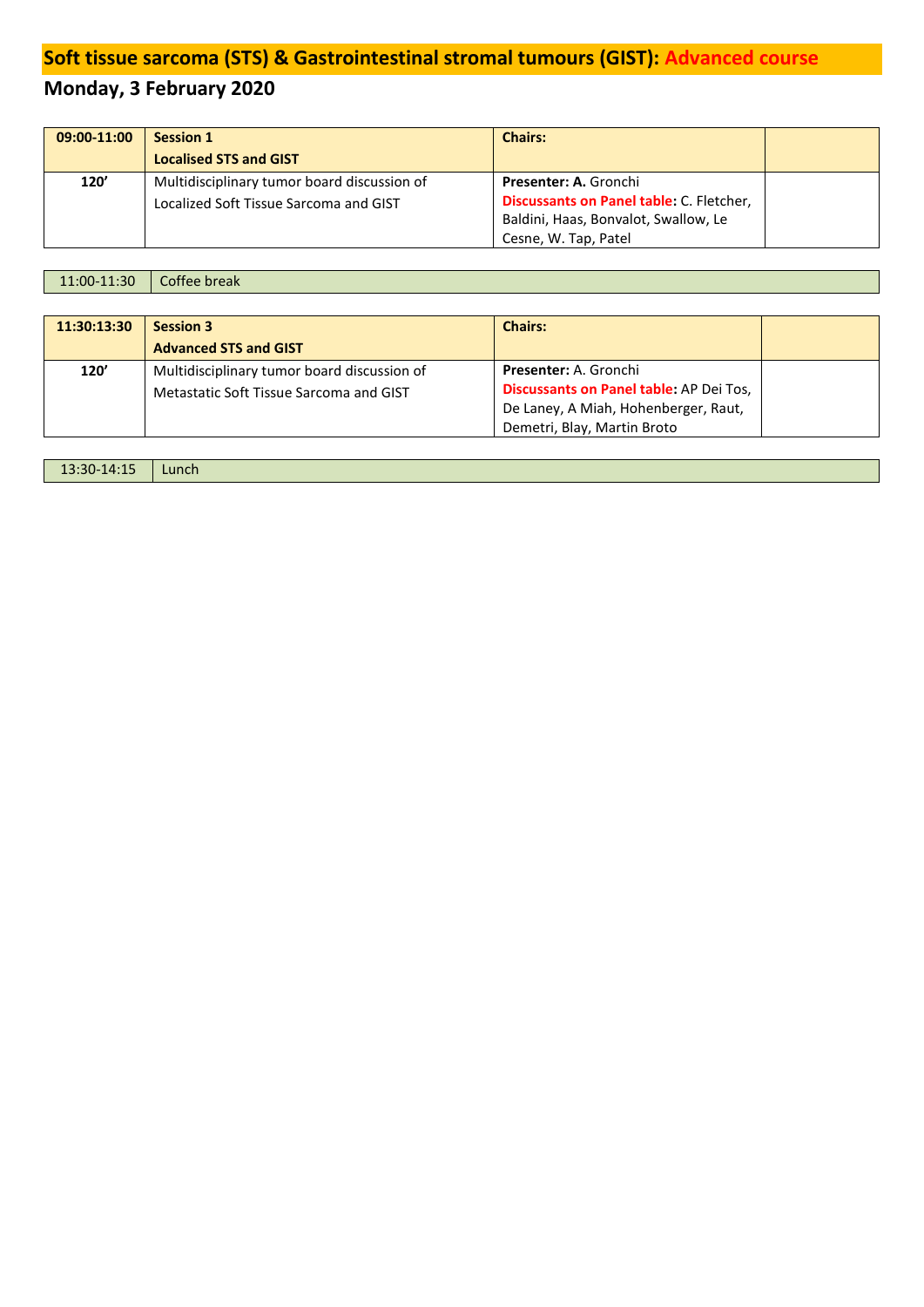### **Monday, 3 February 2020, cont.**

| 14:15-14:30<br>15' | <b>Opening &amp; Welcome</b>                | <b>Chairs: Scientific Committee</b> |
|--------------------|---------------------------------------------|-------------------------------------|
| 7.5'               | Welcome from ESMO                           | Paolo G. Casali, Milan, Italy       |
| 7.5'               | Welcome from EURACAN – check with JYB & PGC | Jean-Yves Blay, Lyon, France        |

| 14:30-15:30 | Session 1                        | <b>Chairs:</b>                  |
|-------------|----------------------------------|---------------------------------|
| 60'         | <b>SPAEN/PAGs</b>                | Jean-Yves Blay, Lyon, France    |
|             |                                  | Markus Wartenberg, Wölfersheim, |
|             |                                  | Germany                         |
| 15'         | Presentation title to be defined | To be announced                 |
| 15'         | Presentation title to be defined | To be announced                 |
| 15'         | Presentation title to be defined | To be announced                 |
| 15'         | <b>Discussion</b>                |                                 |

15:30-16:00 Coffee break

| 16:00-18:00 | Session 2                                                        | Chairs::                              |
|-------------|------------------------------------------------------------------|---------------------------------------|
| 120'        | <b>Challenges in classification</b>                              | P. Picci, Bologna, Italy              |
|             |                                                                  | J. Whelan, UK                         |
| 20'         | Pathology and genetics of STS                                    | Christopher Fletcher, Boston, MA, USA |
| 20'         | <b>Genetics of GIST</b>                                          | Jonathan Fletcher, Boston, MA, USA    |
| 20′         | What is in the WHO new sarcoma classification, what should be a  | A. Paolo Dei Tos, Padua, Italy        |
|             | pathologic subtype of STS?                                       |                                       |
| 20'         | Challenges in sarcoma registration vis-a-vis the WHO new sarcoma | Aannalisa Trama, Milan, Italy         |
|             | classification                                                   |                                       |
| 20'         | What a pathologic diagnosis of STS should say today              | Judith Bovée, Leiden, Netherlands     |
| 20′         | Discussion                                                       | All                                   |

18:10-19:10 | Industry satellite 1

### **Tuesday, 4 February 2020**

| 08:30-10:30 | Session 3                                                       | <b>Chairs:</b>                        |
|-------------|-----------------------------------------------------------------|---------------------------------------|
| 120'        | <b>Challenges in pathologic diagnosis</b>                       | A.P. Dei Tos, J Bovee                 |
| 20'         | The clinically relevant immuno landscape of sarcomas            | Robert Maki, New York, NY, USA        |
| 20'         | The technological potentials and challenges of NGS in STS       | Franck Tirode, Lyon, France           |
| 20'         | How can we be pathologically agnostic in diagnosing a STS?      | Cristina Antonescu, New York, NY, USA |
| 20'         | What does being pathologically agnostic clinically mean in STS? | Jean-Yves Blay, Lyon, France          |
| 20'         | The technological potentials and challenges of liquid biopsy    | Roberta Maestro, Aviano, Italy        |
| 20'         | <b>Discussion</b>                                               | All                                   |

10:30-11:00 Coffee break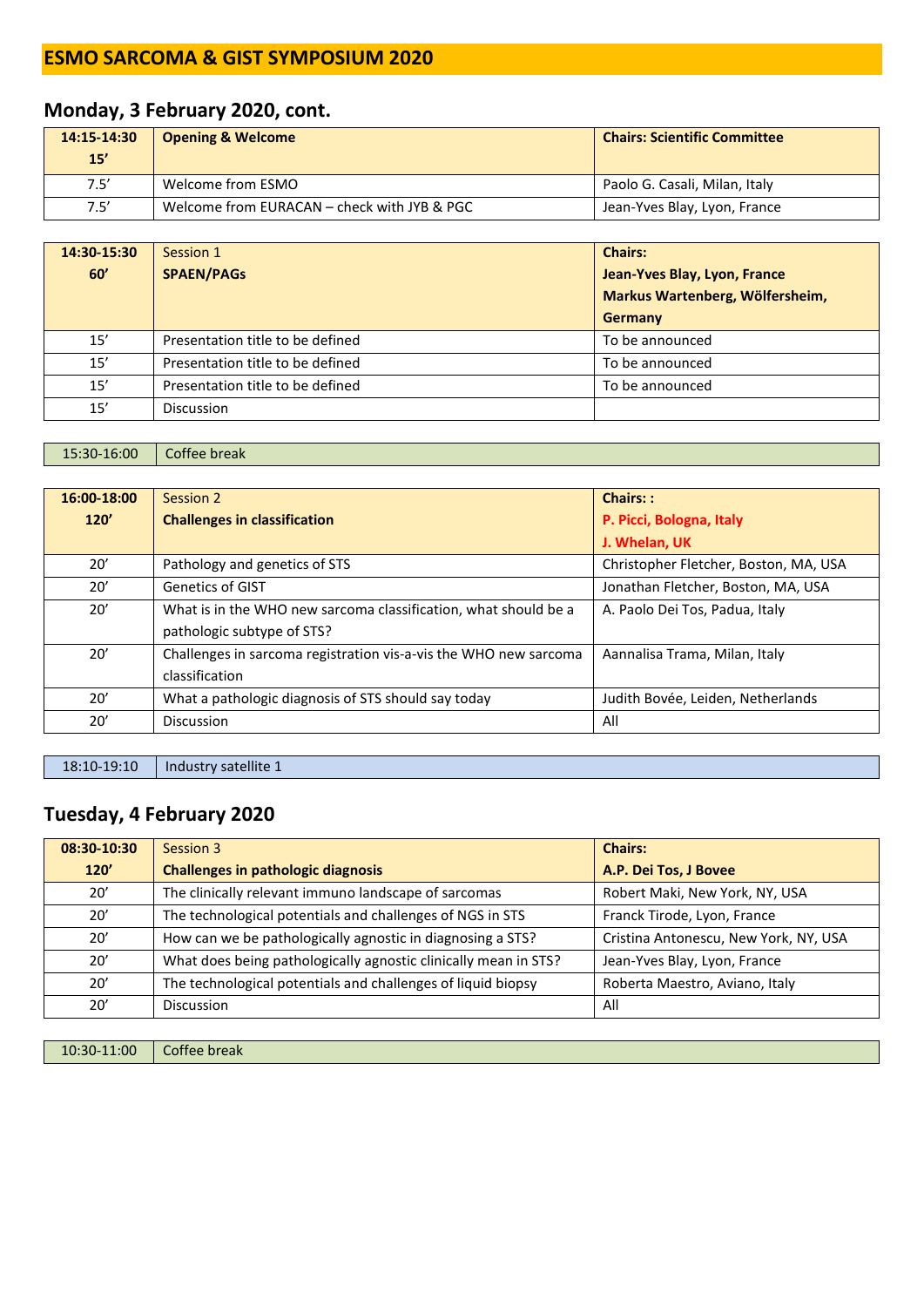### **Tuesday, 4 February 2020, cont.**

| 11:00-12:40 | Session 4                                                             | <b>Chairs:</b>                       |
|-------------|-----------------------------------------------------------------------|--------------------------------------|
| 100'        | <b>Challenges in surgery</b>                                          | P. Collini, Milan, Italy             |
|             |                                                                       | Y. Schrage                           |
| 20'         | The requirements of good surgery of STS today                         | Peter Hohenberger, Mannheim, Germany |
| 20'         | The evolving approach to the surgical margin across sarcoma           | Alessandro Gronchi, Milan, Italy     |
|             | histologies and primary sites                                         |                                      |
| 20'         | The requirements of good surgery of GIST today                        | Piotr Rutkowski, Warsaw, Poland      |
| 20'         | Challenges in surgical decisions about residual disease after TKIs in | Carol Swallow, Toronto, ON, Canada   |
|             | <b>GIST</b>                                                           |                                      |
| 20'         | Discussion                                                            | All                                  |

| 12:40-13:30 | Lunch |
|-------------|-------|
|             |       |

13:30-14:30 | Industry satellite 2

| 14:40-16:00 | Session 5                                                          | <b>Chairs:</b>                       |
|-------------|--------------------------------------------------------------------|--------------------------------------|
| 80'         | <b>Challenges in radiation therapy</b>                             | R. Haas,                             |
|             |                                                                    | A. De Paoli, Aviano, Italy           |
| 20'         | The evolving indications to radiation therapy in STS today         | Elisabeth Baldini, Boston, MA, USA   |
| 20'         | Challenges in incorporating new technological options in radiation | Thomas De Laney, Boston, MA, USA     |
|             | therapy of STS today                                               |                                      |
| 20'         | Pre-operative chemo-radiation therapy in STS                       | Shreyaskumar Patel, Houston, TX, USA |
| 20'         | <b>Discussion</b>                                                  |                                      |

#### 16:00-16:30 Coffee break

| 16:30-18:30 | Session 6                                                         | <b>Chairs:</b>                   |
|-------------|-------------------------------------------------------------------|----------------------------------|
| 120'        | <b>Challenges in medical treatment of STS</b>                     | E. Grignani, Candiolo, Italy     |
|             |                                                                   | X. Garcia Del Muro               |
| 20'         | The scope of medical therapy of STS today                         | Paolo G. Casali, Milan, Italy    |
| 20'         | How many "rare" STS are to single out in today's medical therapy? | Silvia Stacchiotti, Milan, Italy |
| 20'         | Reshaping vascular sarcomas                                       | Vinod Ravi, Houston, TX, USA     |
| 20'         | The challenging model of epithelioid sarcomas                     | Anna Maria Frezza, Milan, Italy  |
| 20'         | Challenges in breaking down uterine sarcomas                      | Suzanne George, Boston, MA, USA  |
| 20'         | <b>Discussion</b>                                                 | All                              |

### **Wednesday, 5 February 2020**

| 08:30-10:30 | Session 7                                                  | <b>Chairs:</b>                   |
|-------------|------------------------------------------------------------|----------------------------------|
| 120'        | <b>Challenges in medical treatment of GIST</b>             | M.A. Pantaleo, , Bologna, Italy  |
|             |                                                            | I.Judson, London, UK             |
| 20'         | How to tailor, how to stretch adjuvant therapy in GIST     | Cesar Serrano, Barcelona, Spain  |
| 20'         | Challenges in current use of standard agents in GIST today | Peter Reichardt, Berlin, Germany |
| 20'         | Challenges in approaching a non-KIT/PDGFRA mutated GIST    | Sebastian Bauer, Essen, Germany  |
|             | patient today                                              |                                  |
| 20'         | New avenues of medical therapy in GIST                     | George Demetri, Boston, MA, US   |
| 20'         | How could we clinically exploit liquid biopsy in GIST?     | Andrew Wagner, Boston, MA, USA   |
| 20'         | <b>Discussion</b>                                          | All                              |
|             |                                                            |                                  |

10:30-11:00 Coffee break